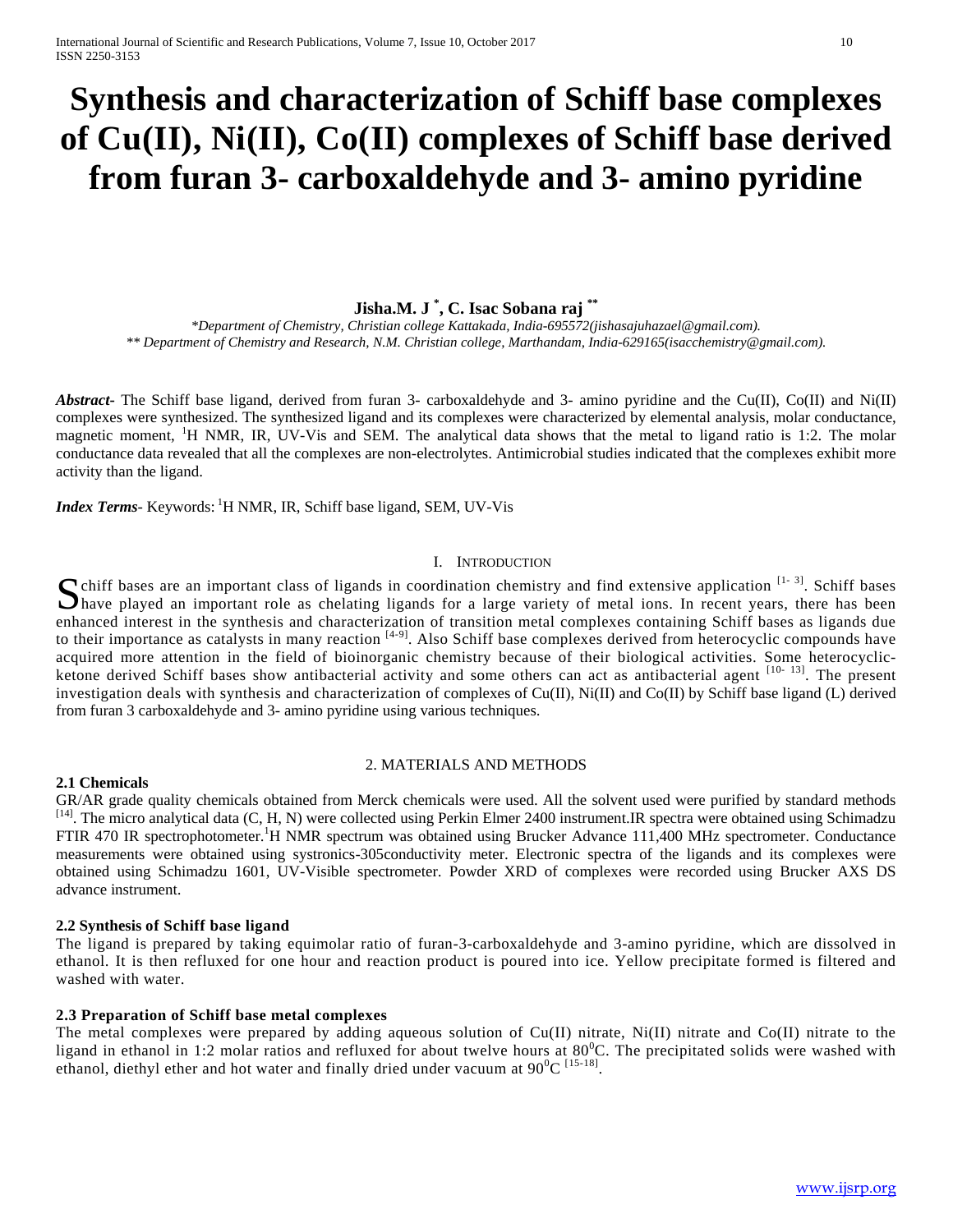## 3. RESULTS AND DISCUSSION

All the metal complexes are coloured solids, stable towards air and have high melting points. The complexes are insoluble in water and common organic solvents but soluble in DMF and DMSO.

## **3.1 Elemental Analysis**

The analytical data suggested that all the complexes are mononuclear with the ligand coordinated to the central metal atom. The metal to ligand ratio in all complexes was  $1:2^{[19,20]}$ . The details are given in Table 1.

| Compound                                     | Yield% | Mol. Formula<br>Colour |                        | Mol.   |                  | <b>Elemental Analysis</b><br>Found (Calcd) % |                  |
|----------------------------------------------|--------|------------------------|------------------------|--------|------------------|----------------------------------------------|------------------|
|                                              |        |                        |                        | Wt.    | $\mathbf C$      | Н                                            | N                |
| Ligand(L)<br>$C_{10}H_8ON_2$                 | 60     | <b>Brown</b>           | $C_{10}H_8ON_2$        | 172    | 69.76<br>(69.71) | 4.65<br>(4.63)                               | 16.27<br>(16.25) |
| $[CuL2(NO3)2]$                               | 57     | Light<br>green         | $C_{20}H_{16}O_8N_6Cu$ | 531.55 | 45.15<br>(45.11) | 3.01<br>(2.99)                               | 10.53<br>(10.51) |
| $\left[\text{Col}_{2}(\text{NO}_3)_2\right]$ | 59     | <b>Brown</b>           | $C_{20}H_{16}O_8N_6Co$ | 526.94 | 45.54<br>(45.52) | 3.03<br>(3.01)                               | 10.62<br>(10.60) |
| $[NiL_2(NO_3)_2]$                            | 55     | <b>Brown</b>           | $C_{20}H_{16}O_8N_6Ni$ | 526.7  | 45.56<br>(45.53) | 8.75<br>(8.74)                               | 10.63<br>(10.61) |

**Table: 1 physical characteristics and analytical data of the complexes**.

## **3.2 Molar Conductivity**

The observed molar conductance data in  $10^{-3}$  M DMF indicate non-electrolytic nature of complexes because their conductivity values were in the range  $15{\text -}22$  ohm<sup>-1</sup> cm<sup>2</sup>mol (Table 2), thus all the complexes are non electrolytes. But the conductivity values were slightly higher than for non-electrolytes. This may be due to the partial solvolysis of the complexes in DMF medium<sup>[21]</sup>.

| Compound                     | Molar conductance<br>Ohm $^{-1}$ cm <sup>2</sup> mol <sup>-1</sup> |
|------------------------------|--------------------------------------------------------------------|
| Ligand(L)<br>$C_{10}H_8ON_2$ | 22                                                                 |
| [Cu $L_2(NO_3)_2$ ]          | 17                                                                 |
| [Co $L_2(NO_3)_2$ ]          | 16                                                                 |
| [Ni $L_2(NO_3)_2$ ]          | 15                                                                 |

**Table 2. Molar Conductance data of the complexes**

## **3.3. IR Spectra**

The IR Spectrum provides the valuable information regarding the nature of functional groups coordinated to the metal atom. The selected IR spectral data of the ligand and complexes given in Table-3. The IR spectra of the ligand showed a broad band in the region 3347 cm<sup>-1</sup> - 3213 cm<sup>-1</sup> due to N-H stretching of amine. The absorption band at  $1623$  cm<sup>-1 [22]</sup> can be assigned to C=N stretching. In all the complexes this bond is shifted to lower frequencies in the range  $1638 \text{ cm}^{-1} - 1622 \text{ cm}^{-1}$ up on complexation with metal, which can be attributed to coordination to imine nitrogen to metal centre. The bands in the region 1990-2200 cm<sup>-1</sup> is due to C- H stretching. The bands in the region 745 cm<sup>-1</sup> - 707 cm<sup>-1</sup> is due to M-O stretching frequency. Absorption peaks in the region 1567 cm<sup>-1</sup> -1549 cm<sup>-1</sup> of complexes is due to C-NO<sub>2</sub> stretching frequency.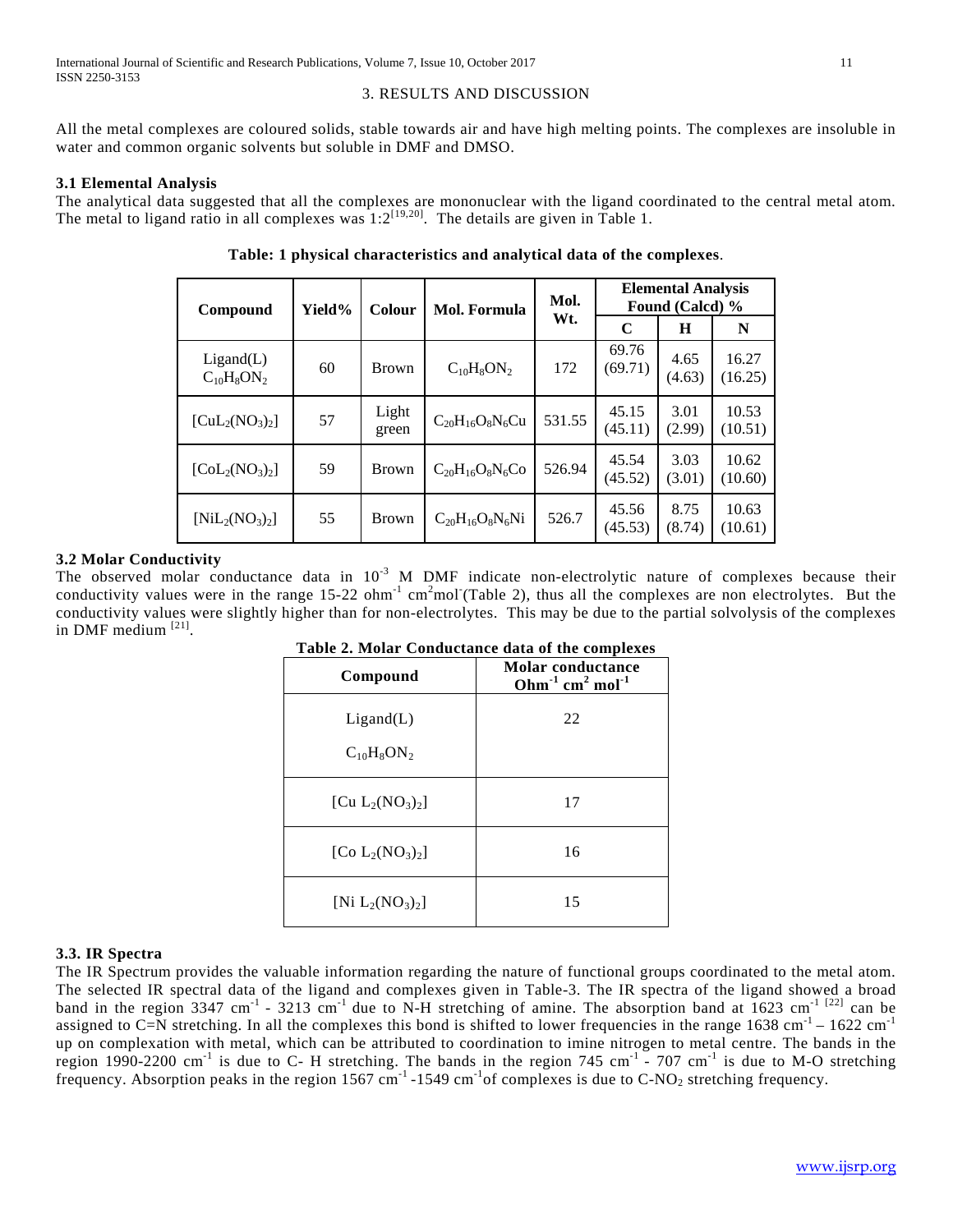| <b>Ligand/Complex</b>                   | $VN-H$ | $V_{C=N}$ | $V_{C-N}$ | $v_{C-H}$ | $V_{M-N}$ | $V_{C-NO2}$ |
|-----------------------------------------|--------|-----------|-----------|-----------|-----------|-------------|
| Ligand(L)<br>$C_{10}H_8ON_2$            | 3347   | 1344      | 1623      | 2114      |           |             |
| [Ni $L_2(NO_3)_2$ ]                     | 3213   | 1344      | 1567      | 2108      | 707       | 1567        |
| [Co $L_2(NO_3)_2$ ]                     | 3100   | 1344      | 1706      | 2150      | 752       | 1552        |
| [Cu L <sub>2</sub> (NO3) <sub>2</sub> ] | 3200   | 1365      | 1622      | 2105      | 708       | 1549        |

**Table 3. Selected FT IR frequencies (cm-1 ) of the ligand and complexes**





**Fig. 2 FTIR spectrum of Ni(II) complex**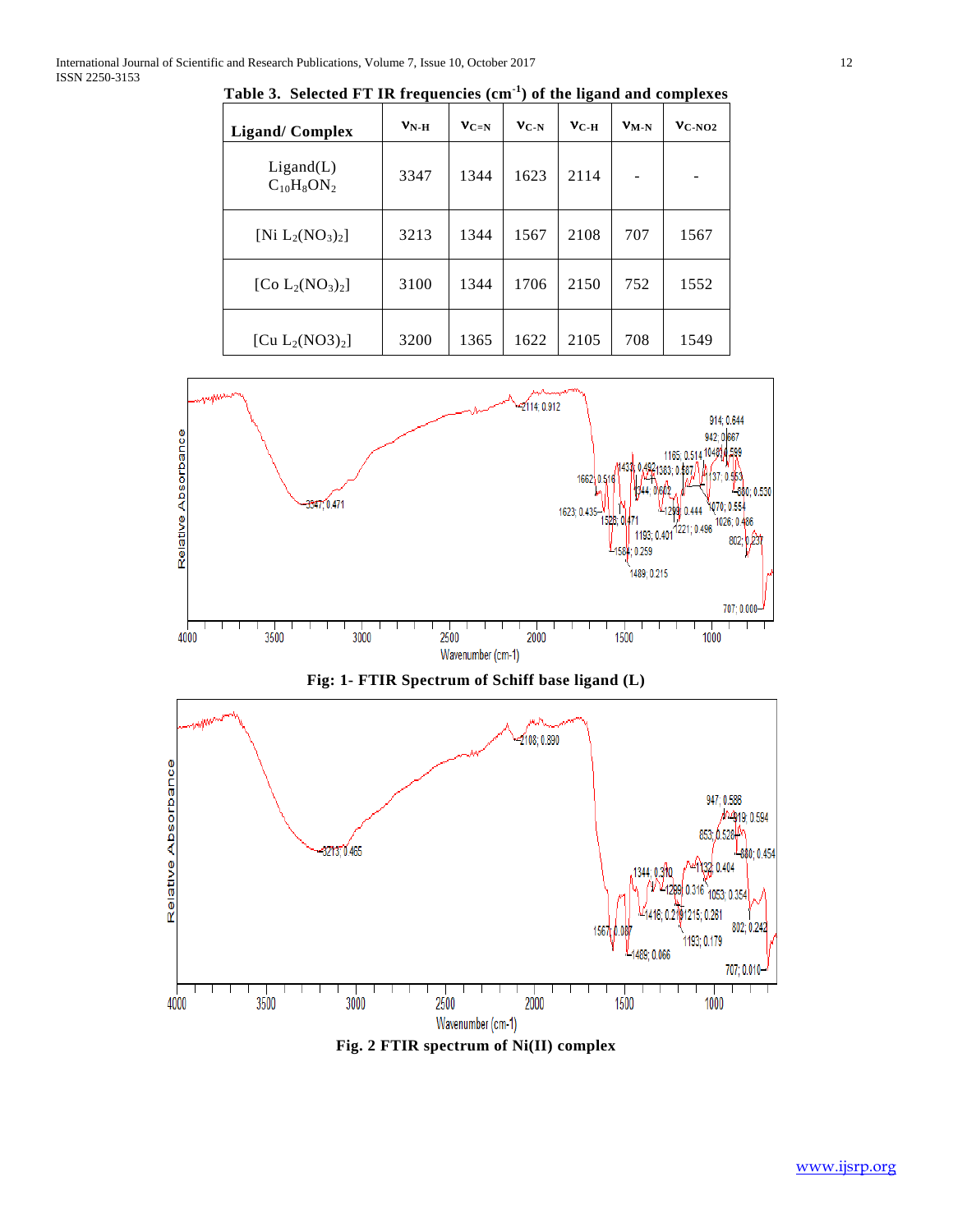

**Fig. 3 FTIR spectrum of Co(II) complex**



**Fig.4 FTIR spectrum of Cu(II) complex**

#### **3.4. UV visible spectra**

The absorption region assignment and geometry of the ligand and complexes are given in Table.5 The ligand showed a broad band at 330 nm which is assigned to n- $\pi^*$  transition of the C=N chromophore. On complexation this bond was shifted to the lower wave length suggesting the coordination of imine nitrogen with central metal ion  $^{[23]}$ . The UV spectra of the Cu(II) complexes showed three absorption bands at 321nm, 308nm and 263nm giving a hexahedral coordination. The UV spectra of Co(II) and Ni(II) complexes showed absorption bands at 228 nm, 220nm and 278nm, 287nm and 264nm respectively suggesting octahedral coordination for the complexes.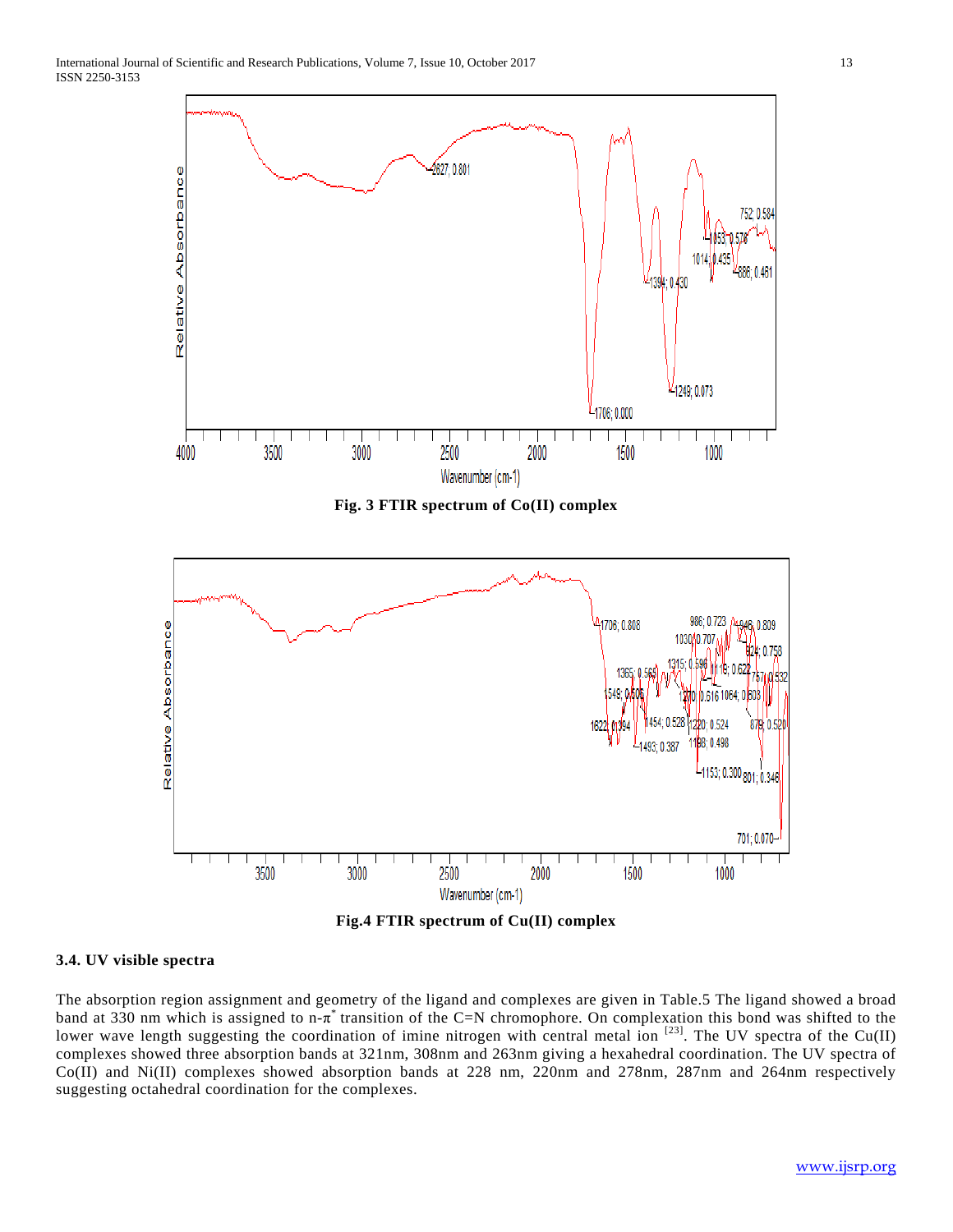| <b>Ligand/Complex</b>        | $\lambda_{\frac{\text{max (nm)}}{\text{max (nm)}}}$ |     |     |
|------------------------------|-----------------------------------------------------|-----|-----|
| Ligand(L)<br>$C_{10}H_8ON_2$ | 215                                                 | 210 | 207 |
| [Cu $L_2(NO_3)_2$ ]          | 228                                                 | 220 |     |
| [Co $L_2(NO_3)_2$ ]          | 278                                                 | 287 | 264 |
| $[Ni L_2(NO_3)_2]$           | 321                                                 | 308 | 263 |

**Table 5 UV-Visible Spectra of the ligand (L) and complexes**



**Fig.6 UV visible Spectrum of ligand (L)**



**Fig.7 UV visible spectrum of Cu(II) complex**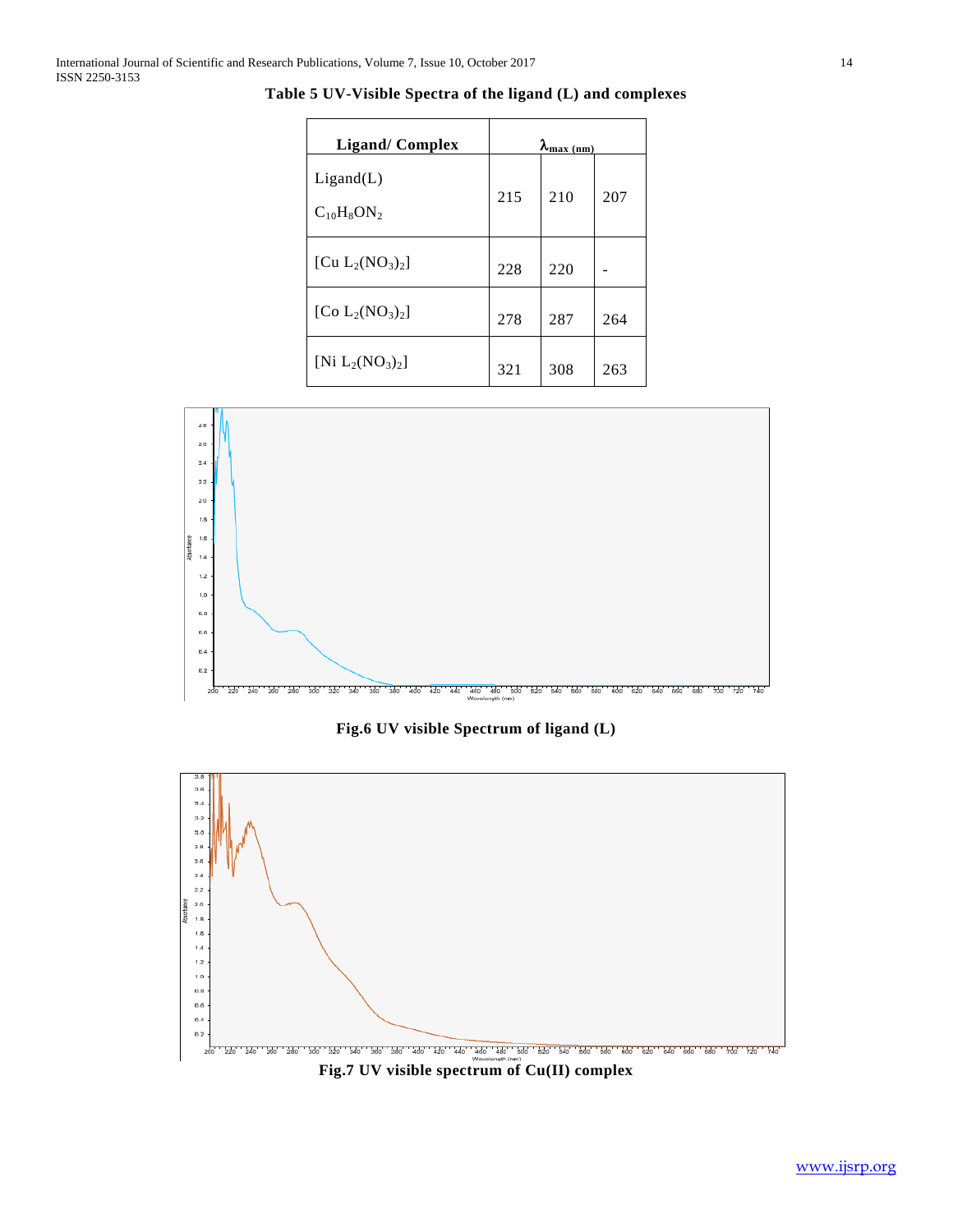

**Fig.8 UV Visible spectrum of Ni(II) complex**

## **3.5 Magnetic Susceptibility Measurements (BM)**

The magnetic susceptibility values of the complexes are shown in Table 6.

| <b>Ligand/Complex</b> | <b>Magnetic Susceptibility</b><br>(BM) |
|-----------------------|----------------------------------------|
| [Cu $L_2(NO_3)_2$ ]   | 1.82                                   |
| [Co $L_2(NO_3)_2$ ]   | 2.54                                   |
| [Ni $L_2(NO_3)_2$     | 3.1                                    |

#### **Table 6 Magnetic Susceptibility Measurements (BM)**

The Cu(II) complex exhibited magnetic moment of 1.82 BM indicating greater distorted octahedral geometry of the complex. Co(II) complex had magnetic moment of 2.54BM indicated the high spin nature of the complex and have octahedral geometry. The Ni(II) complex exhibited the magnetic moment value of 3.1 BM indicated octahedral coordination.

## **3.6 <sup>1</sup> H NMR Spectra**

The <sup>1</sup>H NMR Spectra of the ligand shows a peak at  $\delta = 9.81$ ppm is accommodate to the azomethine proton of the CH=N group. Peaks around  $\delta = 6.7 - 7.59$  ppm shows to presents aromatic ring proton. The peak at  $\delta = 1.9 - 1.06$ ppm is due to the proton at the furan ring.<sup>1</sup>H NMR Spectra of the ligand is shown in Fig.9

On complexation a signal appears due to the proton attached to azomethine group at  $\delta = 9.89$  ppm. This field shift indicates the deshielding of azomethine proton coordination through the nitrogen atom of the azomethine group.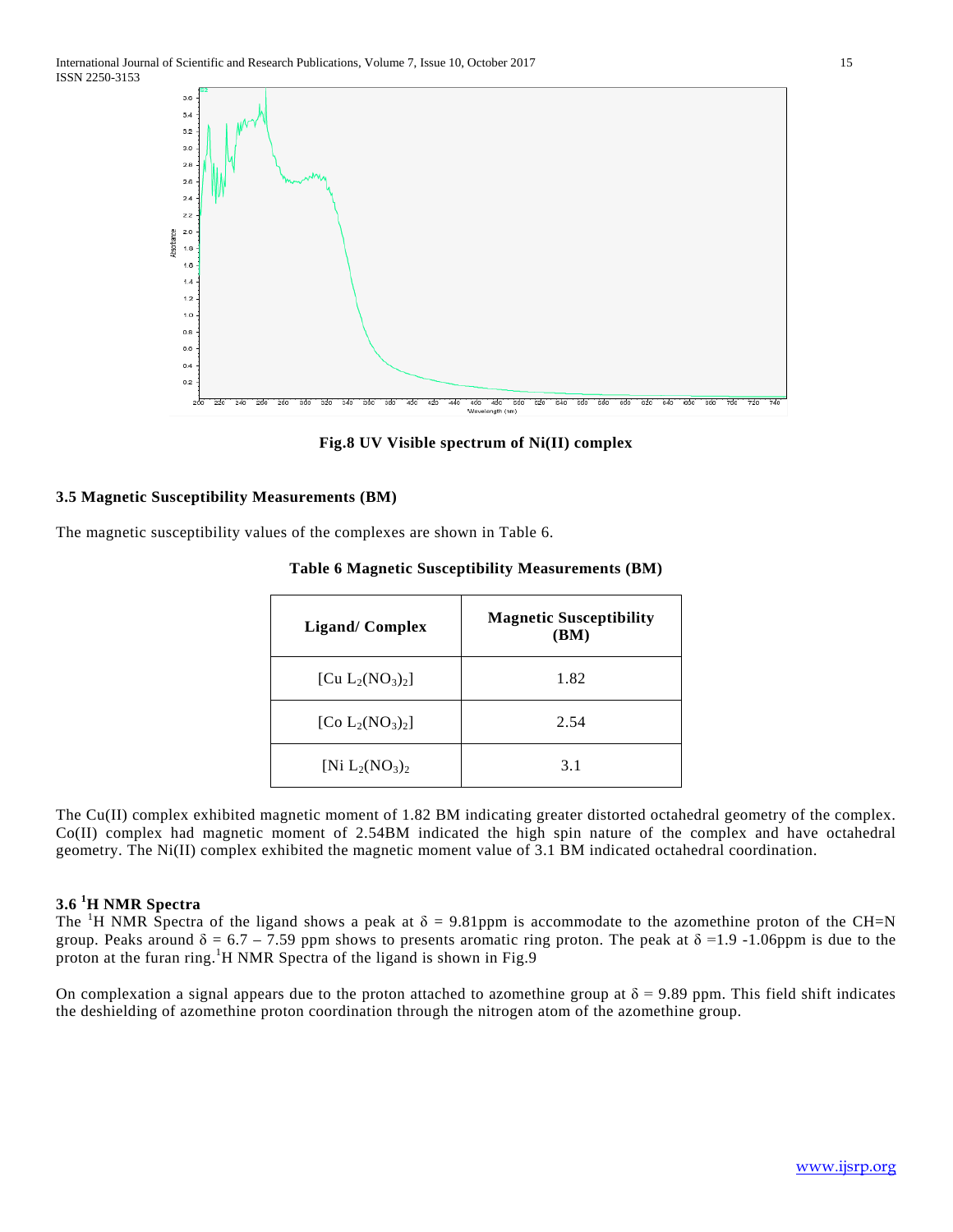

**Fig.9 <sup>1</sup> H NMR Spectra of ligand**

Based on the above results the proposed structure of Ligand (L) and its metal complexes is given below,



**Fig.10 Structure of Ligand L**



**Fig.11 Structure of metal complexes with Ligand L (M=Cu, Co, Ni)**

#### **3.7 SEM Analysis**

The surface morphology of the complexes has been examined using scanning electron microscope. The SEM images of Cu(II) complex is given below. The SEM images showed that all the complexes are micro crystalline in nature, with rough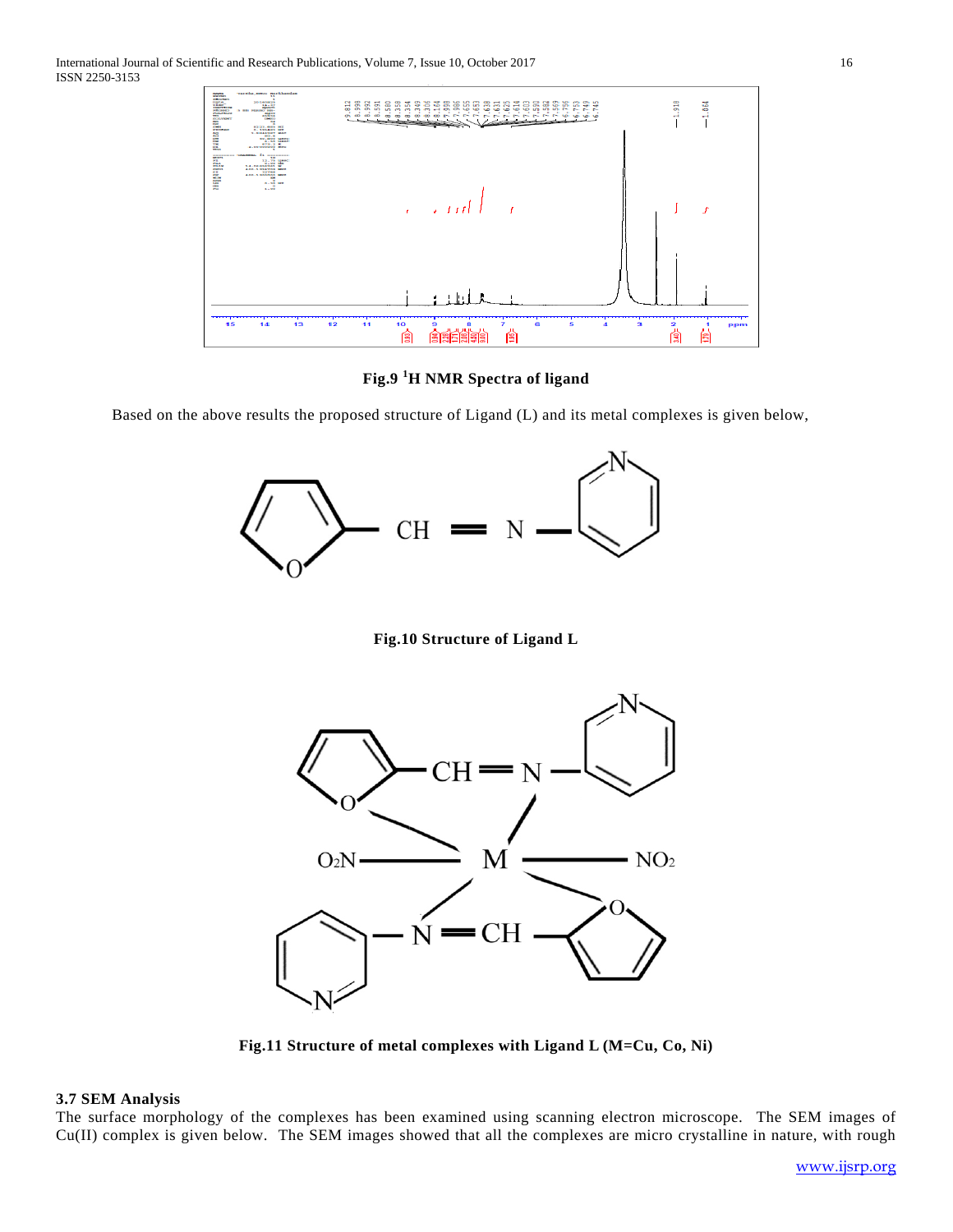International Journal of Scientific and Research Publications, Volume 7, Issue 10, October 2017 17 ISSN 2250-3153

and pity surface. Careful examination of the single crystal, clearly indicated the nanoscale size of the single crystal of the complexes [16].



**Fig.12 SEM image of Schiff base complex of Cu(II)**

## **3.9. Antibacterial activity**

Schiff base complexes of transition metals play vital role in biological study; some of these have now been widely studied for their antimicrobial and anticancer properties  $[24,25]$  and extensive investigations in the field of metal complexes have been reported  $^{[26,27]}$ .

The present investigation suggests that all the metal complexes of the ligand bearing metal ion, phenolic moiety, benzene ring, -N=CH- group have comparatively more biological activity  $[28]$ . This study serves as a basis for the chemical modifications directed towards the development of new class of antibacterial agents. Antibacterial activities of the ligand, complexes and standard drugs were screened by disc diffusion method in DMSO as solvent. The results of antibacterial study are given in Table-7. The antibacterial activity was estimated based on the size of inhibition zone in the discs. Under identical conditions the Schiff base complexes of  $Cu(II)$  is found to be more active, others exhibit moderate activity

| Ligand/Complex                          | S. aureus       | <b>Styphi</b>   | Vcholera        |
|-----------------------------------------|-----------------|-----------------|-----------------|
| $C_{10}H_8ON_2$<br>Ligand(L)            | 6 <sub>mm</sub> | ۰               |                 |
| [Ni $L_2(NO_3)_2$ ]                     | 6mm             | 7 <sub>mm</sub> | 6 <sub>mm</sub> |
| [Co $L_2(NO_3)_2$ ]                     | 9mm             | 8 <sub>mm</sub> | 9mm             |
| [Cu L <sub>2</sub> (NO3) <sub>2</sub> ] | 18mm            | 14mm            | 15mm            |
| Positive                                | 30mm            | 25mm            | 26mm            |

**Table.7 Antibacterial activity data of ligand and its complexes.**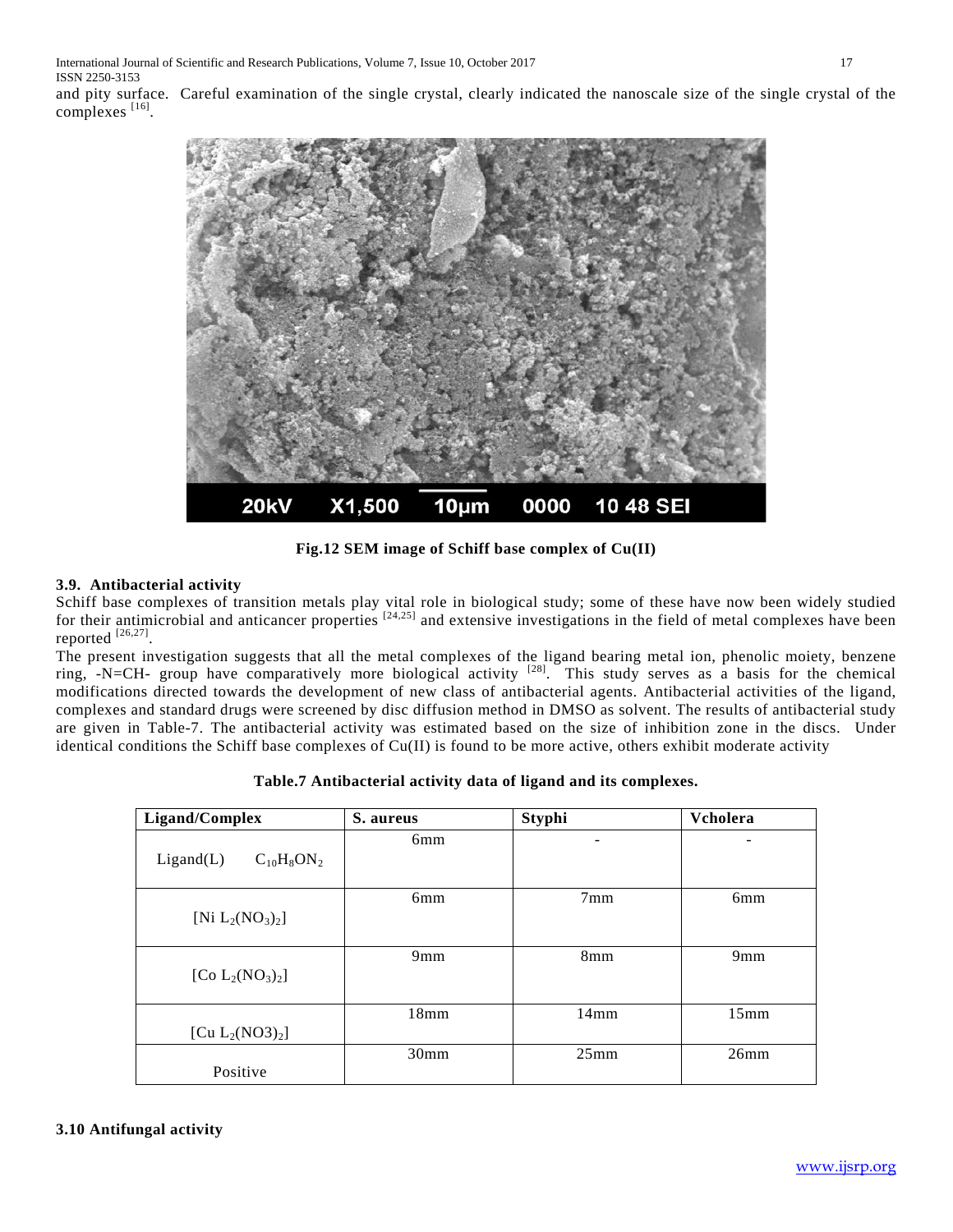The results of antifungal studies reveal that both ligands and complexes do not show anti-fungal properties [29]. The data are given in Table 8

| Ligand/Complex               | Candida albicans | Table.o Anthungal activity uata of liganu and its complexes.<br>Aspergilles niger | Candida humilis |  |
|------------------------------|------------------|-----------------------------------------------------------------------------------|-----------------|--|
| Ligand(L)<br>$C_{10}H_8ON_2$ |                  |                                                                                   |                 |  |
| [Ni $L_2(NO_3)_2$ ]          |                  |                                                                                   |                 |  |
| [Co $L_2(NO_3)_2$ ]          | -                |                                                                                   |                 |  |
| [Cu $L_2(NO3)_2$ ]           | 9mm              | 8 <sub>mm</sub>                                                                   |                 |  |
| Positive                     | 30 <sub>mm</sub> | $25$ mm                                                                           | 26mm            |  |

**Table.8 Antifungal activity data of ligand and its complexes.**

## 4. CONCLUSION

Schiff base transition metal complexes Cu(II), Ni(II) and Co(II)were synthesised from furan-3- carboxaldehyde using 3amino pyridine, and characterized on the basis of analytical and spectral data. Elemental analysis shows the metal to ligand ratio is 1:2. Conductivity measurements show all complexes are non-electrolytes. From SEM analysis crystalline nature of complexes is confirmed. Anti-bacterial study shows that all complexes are more active than ligand and Antifungal studies indicates their inactivity towards fungi.

#### **REFERENCES**

1. M.N Hughes; "The inorganic chemistry of biological process", 2<sup>nd</sup> edn, Wiley, (1984).

2. M. H. Tarafder, N. Saravanan, K.A. Crouse, A. M. Ali, "Transition Metal Chemistry",26, 613-618(2001).

3. M. Seitz, A. Kaiser, S. Stempfhuber, M. Zabel, O. Reiser, Helical, Non racemic Inorganic−Organic Hybrid Polymers of Cadmium Halides with Penta dentate Bis(oxazoline) Ligands, *Journal of American Chemical Society*, 126 (37),2004. 11426–11427

4. D. P. Singh, R. Kumar, R. Mehani, S. K. Verma, Synthesis and characterization of divalent metal complexes with ligand derived from the reaction of 4 aminopyridine and biacetyl, *Journal of Serbian Chemical Society, 71,*2006, 939.

5. N. T. Deepa, P. K. Madhu, Radha Krishnan**,** Cadmium(II) complexes of 1,2-di(imino-4′-antipyrinyl)ethane, *Synth. React. Inorg Met. – Org. chem., 35*,2005, 883-888.

6. Z. H. Chohan, H. Pervez, A. Rauf, K. M. Khan, C. T. Supwern, Antibacterial Co(II), Cu(II), Ni(II) and Zn(II) Complexes of Thia diazole Derived Furanyl, Thiophenyl and Pyrrolyl Schiff Bases, *J. Enzyme Inhib. Med. Chem,17 (2),*2002, 117–122

*7.* R. Karvembu, K. Natarajan, Synthesis [and spectral studies of binuclear ruthenium \(II\) carbonyl complexes containing bis \(β](https://scholar.google.co.in/citations?view_op=view_citation&hl=en&user=Fqh2qesAAAAJ&citation_for_view=Fqh2qesAAAAJ:9yKSN-GCB0IC)- diketone) and their applications*, Poly hedron, 21*, 219(2002).

8. S.A. Ali, A. A. Soliman, M. M. Aboaly, R. M. Ramadan, [Chromium, molybdenum and ruthenium complexes of 2-hydroxyacetophenone Schiff bases,](https://scholar.google.com/citations?view_op=view_citation&hl=fil&user=uoRM7PAAAAAJ&citation_for_view=uoRM7PAAAAAJ:u5HHmVD_uO8C) *Journal of Coordination Chemisry, 55(10)*, 2002,1161-1170

9. D. Chatterjee, A. Mitra, B.C. Roy, Oxidation of organic substrates catalyzed by a novel mixed-ligand ruthenium(III) complex, *J. Mol. Cat 161(1-2),* 2000, 17- 21.

10. Ranga S P, Sharma S, Chowdhary V, Parihar M, & Mehta R K, "Spectral and antibacterial investigation on tridentate Schiff bases and their Co(II), Cu(II) and Ni(II) complexes", *J Curr Bio Sci, 5,*1998, 98-100.

11. Chohan& Zahid H, "Biologically active transition metal complexes of Ni(II), Cu(II) and Zn(II) with2-aminothiazoleSchiff bases, *Met-Based Drugs", 6,* 1999, 187-192.

12. Chohan& Zahid H," Ni(II), Cu(II) and Zn(II) metal chelates with thiazole Schiff bases synthesis, characterization and bactericidal properties*", Met-Based Drugs, 6*, 1999 75-80.

13. Cohan, Zahid H & Kausar S, "Synthesis, characterization and biological effect of anions on Co(II) and Ni(II) chelates of tridentate Schiff base*", J Chem Soc Pak, 23,* 2001,163-167.

14. A. Soliman, G. G. Mohamad, [Study of the ternary complexes of copper with salicylidene-2-aminothiophenol and some amino acids in the solid state](http://www.sciencedirect.com/science/article/pii/S004060310400111X) *Thermochimica Acta, 421(1*), 2004, 15.

15. Isac Sobana Raj, C.M. Sofia and M. Antilin Princela**,** Synthesis and Characterization of Bioactive Transition Metal Complexes from Cardanol, *Asian J of Research in Chemistry, 7(8)*, 2014, 711-716

16. Blessy. C, Isac Sobana Raj C, and Allen Gnana Raj G, Synthesis characterization and Biological Activities of Co(II), Ni(II) & Cu(II) Complexes with DFMPM and glycine, *Der Pharma Chemica,8(18),*2016,364-373

17. Bismi S Prakash[, Synthesis and Characterization of Bio Active Transition Metal Complexes of Cu \(II\) Co \(II\) and Ni \(II\) using Natural Sources,](http://search.ebscohost.com/login.aspx?direct=true&profile=ehost&scope=site&authtype=crawler&jrnl=09744169&AN=114479663&h=vTykSs587x%2F8%2FBs2QNotP6GnmuTb%2FiWIM%2Bhl7Zdb0DFFr5V%2BCtt5KdhjZa7Z4MPUE9y2rRgU64QYZl%2FQi8%2FYAw%3D%3D&crl=c) *Asian Journal of Research in Chemistry, 8(12),* 2015, 726- 732

18. Isac Sobanaraj.C and Anusha, Synthesis and Characterization of Transition Metal Complexes of Cu(II), Co(II) and Ni(II) using Cardanol and 4-aminoantipyridine, *Journal of chemical and pharmaceutical research, 7(11)*, 2015, 485-493

19. C. Isac Sobana Raj, G. Allen Gnana Raj and M. Antilin Princela, Synthesis and Characterization of Bioactive Transition Metal Complexes of Zr(IV) and Th(IV) using di-α-formylmethoxy bis (3-penta decenyl phenyl) methane (DFMPM) derived from Cardanol, *AJCPR, 3(1),*2015, 208–214

20. Hermansen Ralph D. and Lau Steren E., Adhesive of epoxy resin, amine-terminated ban and conductive filler, *US. Patent 5929141 A, 8/9011*, 2004, 153